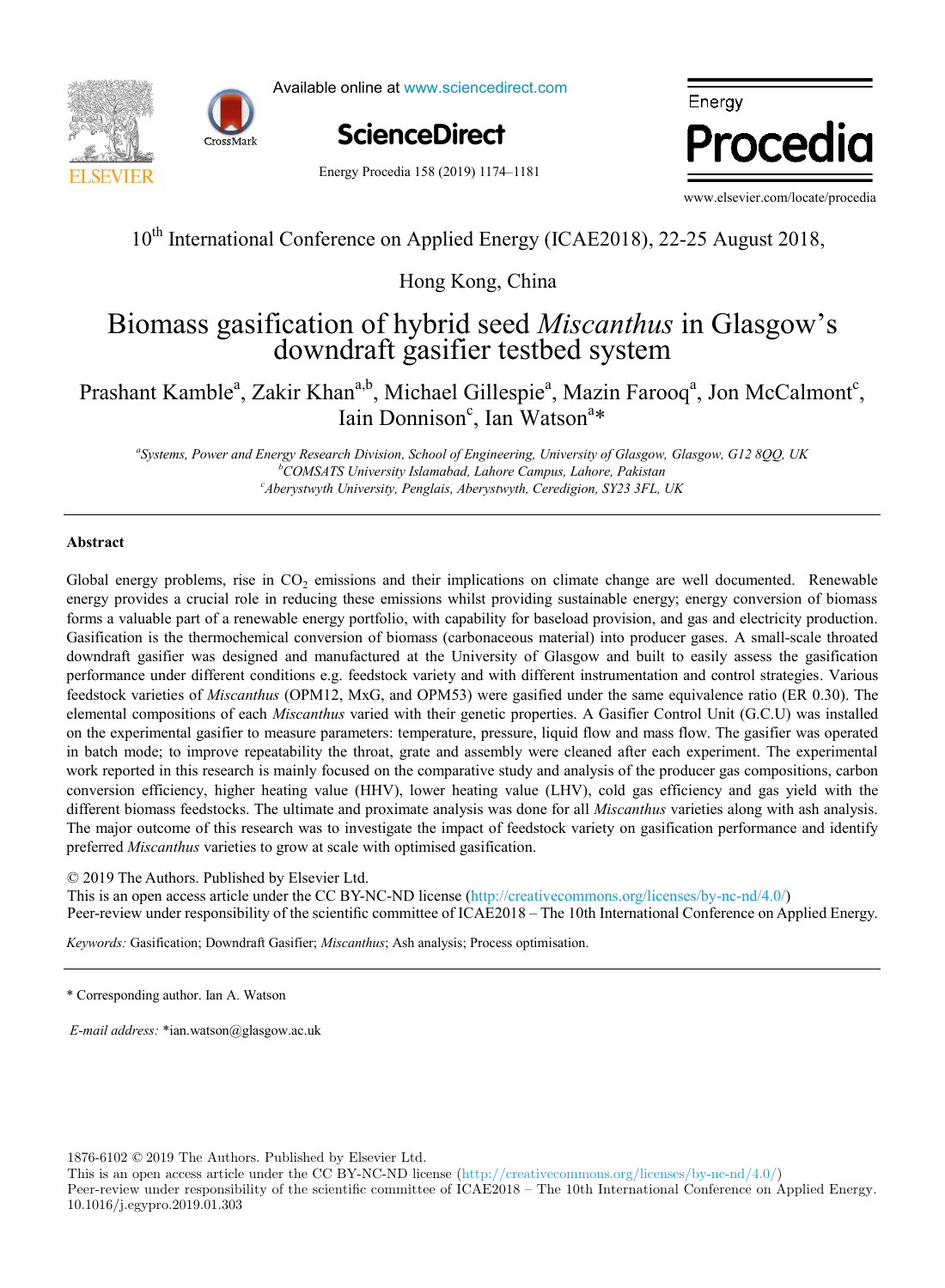| Nomenclature |                                           |
|--------------|-------------------------------------------|
| <b>BPS</b>   | Bits per seconds                          |
| ER           | Equivalence Ratio                         |
| GCU          | Gasifier Control Unit                     |
| <b>HHV</b>   | <b>Higher Heating Value</b>               |
| <b>IDE</b>   | <b>Integrated Development Environment</b> |
| <b>LHV</b>   | Lower Heating Value                       |
| <b>LPM</b>   | Litres per minute                         |
| <b>MSW</b>   | Municipal Solid Waste                     |
|              |                                           |

# **1. Introduction**

Biomass renewable energy derives from sunlight where chemical energy is stored in organic matter. Biomass fuels can be derived from energy crops, plants and trees, municipal solid waste (MSW) and agriculture waste. Generation of electricity or power from biomass can be achieved through combustion of gases derived from thermochemical processing, anaerobic digestion or direct combustion of the biomass and production of steam with subsequent electricity generation from a turbine.

Gasification is a thermochemical process that is used to extract useful gases from a variety of feedstock (e.g. coal, biomass and waste) which can subsequently be used to produce electricity from internal combustion engines or gas turbines, depending on the tar content of the gas. In updraft, fluidized bed and downdraft gasifiers, tar concentrations are typically produced around 20 g/Nm<sup>3</sup>, 300 mg/Nm<sup>3</sup> and 54 mg/Nm<sup>3</sup> respectively [1]. If gasifiers are operated under optimal conditions, a clean syngas with low tar concentration can be produced reducing the need for subsequent gas cleanup which is often an expensive part of the feedstock to power conversion route.

Zainal *et al.* [2] found, initially, the calorific value of the producer gas increases with respect to increasing equivalence ratio (ER) up to a maximum point. Afterwards, the calorific value decreases with respect to increasing ER. This indicates that the ER cannot be set as the constant value for batch mode gasification processes. Kumararaja *et al.* [3] developed an experimental investigation into downdraft gasification with the gasification temperature below 700ºC. Condensation of tar can cause system blockages [4] but at a higher gasification temperature of 900ºC higher tar concentrations were found due to lignin decompositions [5]. The downdraft gasifier produces a low tar content in its emissions, therefore, the producer gas can be used directly in a combustion engine. However, system performance can benefit from online tar detection systems to monitor and optimise the gasification process. Other work by the authors relating to tar detection systems has been published previously [6].

Many studies have examined different aspects of gasification. For example, Prasertcharoensuk *et al.* [7] have published theoretical research on optimizing the production of hydrogen for a throated downdraft gasifier using Computational Fluid Dynamic (CFD) software; Lingqin *et al.* [8] experimentally found that the CO<sub>2</sub> concentration is higher than CO for biomass gasification in the fluidized bed gasifier with an oxygen-enriched reactant but few studies have developed control strategies for gasification.

The experimental work reported in this research investigates the downdraft gasifier performance with various genotypes of *Miscanthus.* The feedstocks (OPM12, MxG, and OPM53) of *Miscanthus* and elemental analysis were obtained from the University of Aberystwyth [9]. The laboratory-scale, ~3.4kW downdraft gasifier, was manufactured at the University of Glasgow. The in-house Gasifier Control Unit (GCU) and instrumentation were installed on the gasifier to measure temperature, pressure, mass flow and gas compositions [10]. The ER is key to controlling the stoichiometric reactions, which occur inside the gasifier; optimizing the ER allows better performance of the gasifier. After the gasification experiments, ash residues were analysed at the University of Leeds [11]. There is a research gap in addressing optimization procedures of downdraft gasifiers and identifying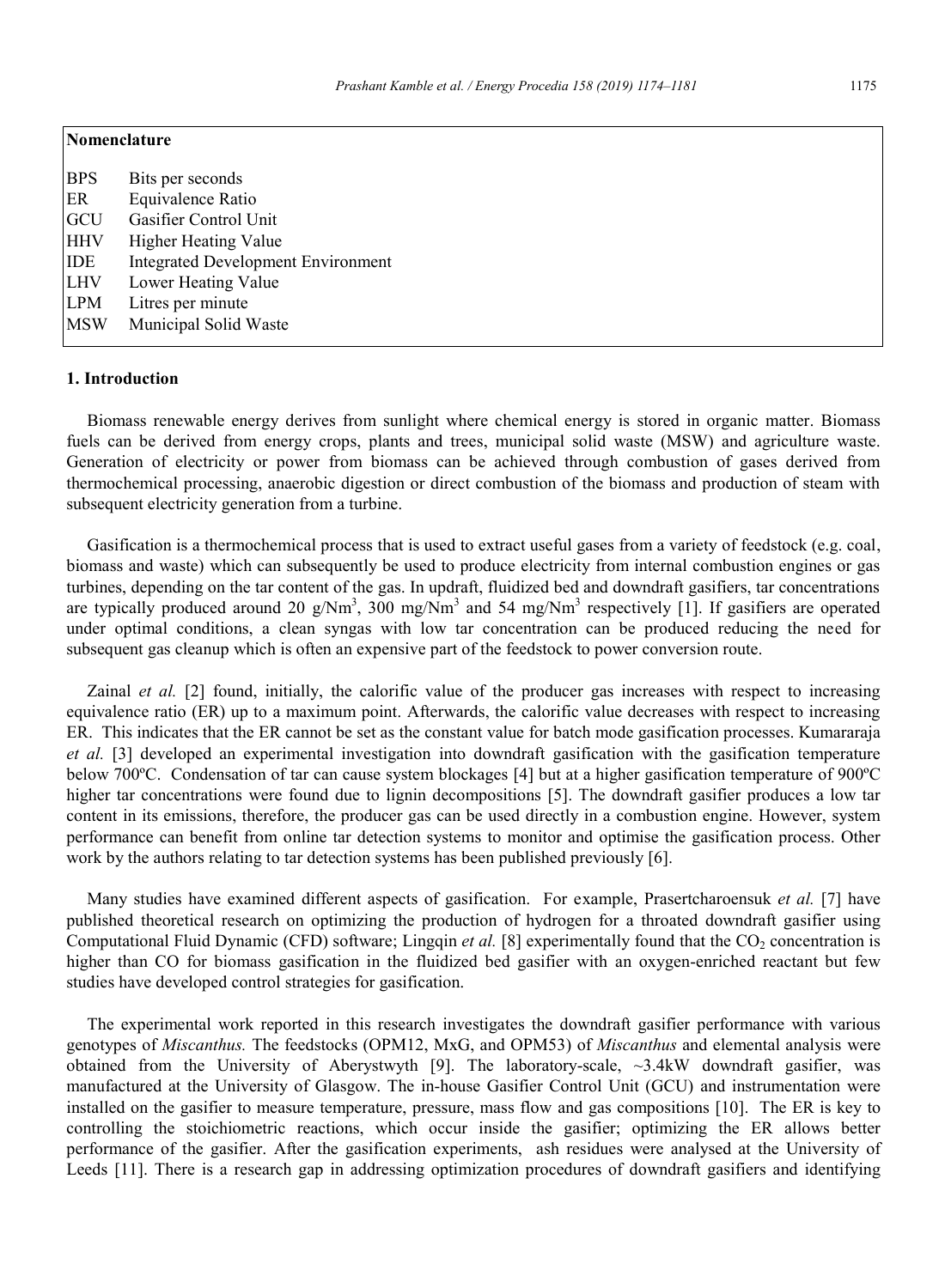preferred feedstocks. This research investigates finding the optimum of conditions of the gasification phase and addresses the impact of the feedstock optimization on gasifier performance.

#### **2. Materials and methods**

Twelve K-type thermocouples were connected to different locations in the gasifier system, see Fig 1 [12]. Pressure sensors (P01) and (P02) were connected to the top of the gasifier and hot gas filter respectively. The red-y mass flow controller (MFC red-y smart, Vögtlin Instruments AG, Switzerland) was connected to the air inlet pipe of the gasifier [13] in the throat region. The setpoint for the red-y controller was changed automatically between the combustion or gasification mode. The producer gas (outlet) flow rate was measured and recorded with a Sensirion mass flow sensor (SFM 3000, Switzerland) [14].

The liquid flow was measured with a liquid flow sensor at the liquid collection point after the condenser. Various sensors have their own software for data acquisition and they also can work independently. It was, therefore, difficult to make automated feedback loop systems to optimise gasification using the company's proprietary software. The syngas sampling was done with an STG MCA 100 Syn Model (ETG Risorse E Tecnologia, Italy).



Fig 1 System diagram of the gasifier system: temperatures are measured at T01 (drying), T02 (pyrolysis) and T03 (throat), T04 (gasification), T05 (under the grate), T06 (exit pipe of gasifier), T07 (top of hot gas filter), T08 (inlet of condenser) and T09 (outlet of water from the condenser), T10 (inlet of water in to the condenser), T11 (inlet of liquid collections system) and T12 (outlet of producer gas), P01 (pressure at top of gasifier) and P02 (pressure at top of hot gas filter), L01 (liquid inlet), A.O (producer gas outlet), HTC01 (heating tape controller for gasifier) and HTC02 (heating tape controller for hot gas filter)

The sensors were calibrated under atmospheric conditions and connected to a single loop control system. The data from the sensors was collected with an Arduino Mega ADK microprocessor board. The Gasifier Control Unit (GCU) system successfully achieved automated control of the ER, set at a baud rate of 250000 bits per seconds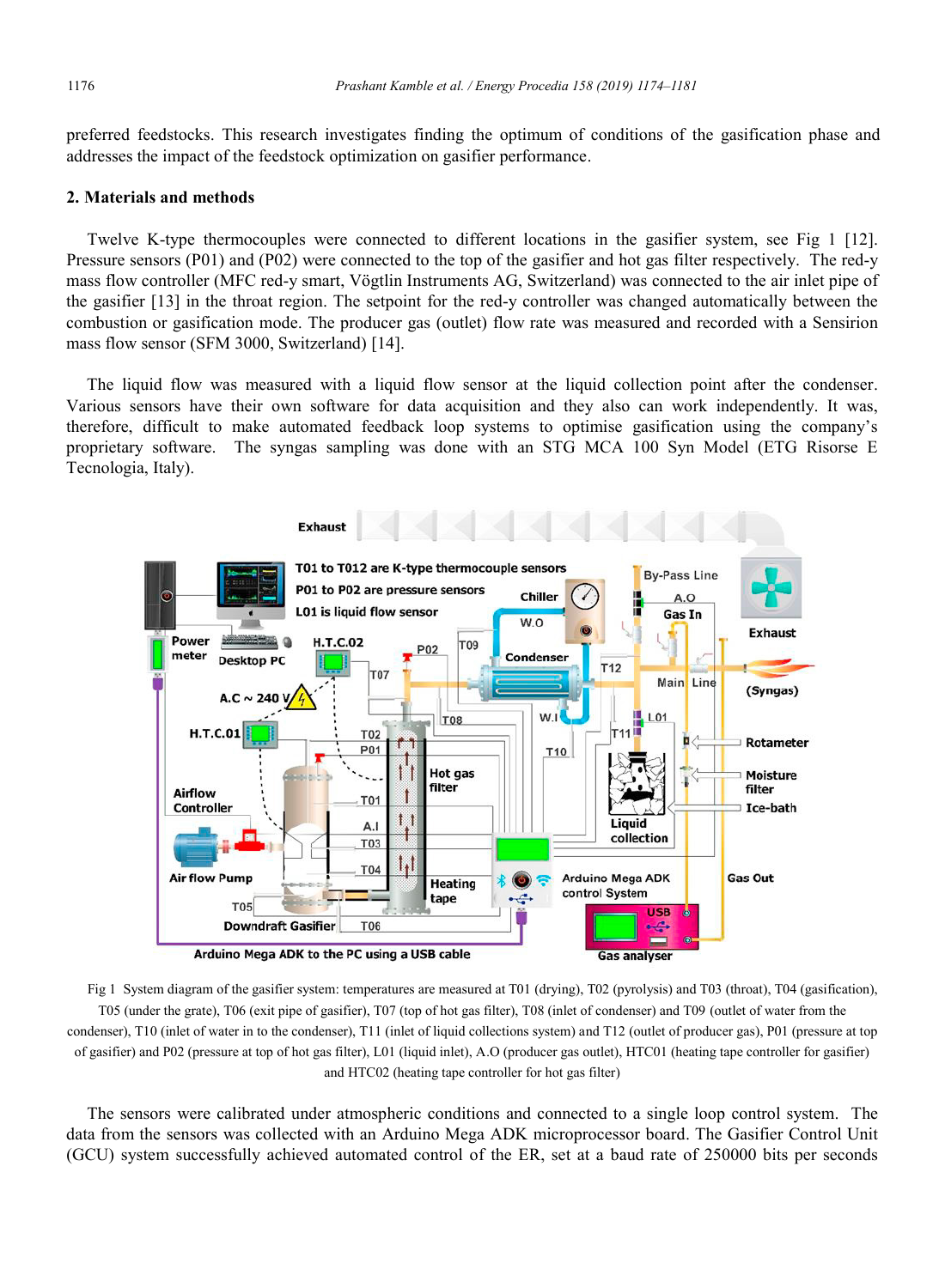(bps). The Arduino Mega ADK (R3) board was programmed in  $C++$  and code was uploaded using Arduino software v 1.8.5 (IDE) [15].

In industry high-cost software and data acquisition and control systems are usually used e.g. SCADA for gasifier control. Another objective of this research is to reduce processing costs by using inexpensive equipment and deployment strategies. Previously Hitchner [16] interfaced systems between Arduino (IDE) and Microsoft Excel, that can be simply modified. In the current case, Arduino was connected to Microsoft Excel with a 1 sec delay which allowed rapid calculations e.g. mass balances. This allows a low cost and robust solution which can be easily deployed. Figure 2 shows the experimental setup for downdraft gasifier.



Fig. 2. Experimental setup for Glasgow's downdraft gasifier

The downdraft gasifier was wrapped in electric heating tape and initially heated up to 400ºC (T04, see Fig. 1) without *Miscanthus* or air supply*.* The *Miscanthus* (OPM12, MxG and OPM53) samples were weighed to 700g (100 + 600). 100 g was inserted into the system and a flow rate of 55 L/min was provided, once the biomass was ignited a further 600 g was introduced into the gasifier which was then sealed. Due to endothermic reactions, the *Miscanthus* absorbed heat from the gasifier and the temperature reduced from 400ºC (T04) to approximately 230ºC. At this point, the temperature begins to rise as exothermic reactions begin.

Once 400ºC was reached (3-5mins), the flow rate was automatically reduced to 14.44 L/min, at this point the current was turned off to the electrical tape around the gasifier. The maximum gasification temperature (T04) was  $\sim$ 1200°C with a pressure of  $\sim$ 1.12 bar. Conveniently, the gasification experiments were completed within approximately 1-hour allowing multiple runs in the day. The reactions in downdraft gasifiers are well known and summarized below in Table 1 for convenience.

|     | Table 1. Summarized Reaction in a downdraft gasifier |                |                                                       |          |  |  |  |  |  |  |  |
|-----|------------------------------------------------------|----------------|-------------------------------------------------------|----------|--|--|--|--|--|--|--|
|     | R:1 $C + \frac{1}{2}O_2 \rightarrow CO$              |                | -111 kJ/kmol Char partial oxidation reaction [17, 18] |          |  |  |  |  |  |  |  |
|     | R:2 $C + O_2 \rightarrow CO_2$                       | -394 kJ/kmol   | Total oxidation reaction                              | [17, 18] |  |  |  |  |  |  |  |
| R:3 | $H_2 + \frac{1}{2}Q_2 \rightarrow H_2O$              |                | -242 kJ/kmol $H_2$ combustion reaction                | $[17]$   |  |  |  |  |  |  |  |
| R:4 | $C + CO_2 \leftrightarrow 2CO$                       | $+172$ kJ/kmol | The boudouard reaction                                | [19, 20] |  |  |  |  |  |  |  |
|     | R:5 $C + 2H_2 \leftrightarrow CH_4$                  | -75 kJ/kmol    | The methanation reaction                              | [17, 21] |  |  |  |  |  |  |  |

The feedstock was converted into the producer gases:  $H_2$ , CO and CH<sub>4</sub> and liquid (mainly moisture, bio-oil or tar) samples. Raw gases were released from the gasifier and passed through the hot gas filter which was held at 350ºC with external electric heating tape. The filter was used to remove ash and other solid particle impurities. A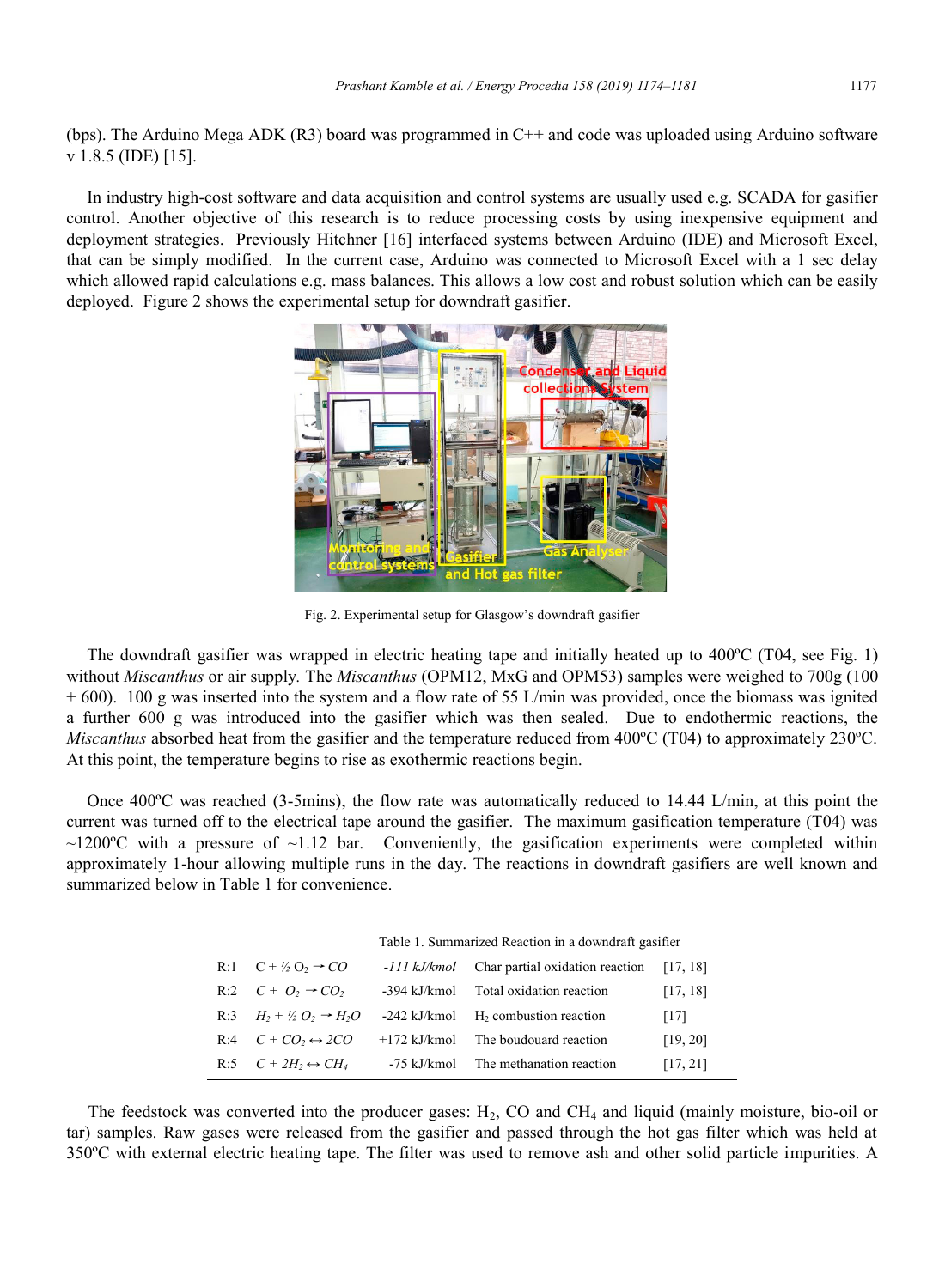real-time liquid collection system was installed after the condenser (Fig. 1). The producer gases were passed to the exhaust on the mainline connections and the mass flow rate was recorded (SFM3000, Sensirion, Switzerland).

## **3. Results and discussions**

The gasification experimental procedure was repeated for the *Miscanthus* samples (OPM12, MxG and OPM53) with an ER value set at 0.30 and the results were examined to find the optimum gasification point in time during the run. Before the experiments, the ultimate and proximate analysis of the samples were found, see Table 2. The results compare favourably with Yengkhom *et al.* [22]. The volatile, fixed C, ash, C and H, N, S and LHV for each *Miscanthus* variety are almost the same but the moisture contents varied. The moisture content (%) and L.H.V (MJ/kg) for the *Miscanthus* samples OPM12, MxG and OPM53 compare favorably with results from Jayaraman *et al.* [23] and Bridgeman *et al.* [24].

|                   |          |                              |         |     |      | --                            |            |     |                |       |
|-------------------|----------|------------------------------|---------|-----|------|-------------------------------|------------|-----|----------------|-------|
| <i>Miscanthus</i> |          | Ultimate analysis wt. $(\%)$ |         |     |      | Proximate analysis wt. $(\%)$ | LHV(MJ/kg) |     |                |       |
|                   | Moisture | Volatile                     | Fixed C | Ash |      | H                             | N          |     | O <sup>a</sup> |       |
| OPM12             | 9.1      | 73.9                         | 14.6    | 2.4 | 44.6 | 5.6                           | 0.5        | 0.1 | 49.2           | 17.44 |
| MxG               | 3.7      | 78.4                         | 15.9    | 2.0 | 46.0 | 5.6                           | 0.2        | 0.0 | 48.2           | 18.65 |
| OPM <sub>53</sub> | 6.2      | 76.3                         | 15.0    | 2.6 | 45.0 | 5.7                           | 0.6        | 0.1 | 48.7           | 18.03 |

Table 2. Elemental compositions of different genotypes of *Miscanthus*

Table 3 shows the gas compositions from gasification for the various genotypes of *Miscanthus* at the optimum time of gasification with respect to gas compositions. The gas compositions of H<sub>2</sub>, CO and CH<sub>4</sub> (vol%) comparable with those results from Gnanendra *et al.* [25] and Khelfa *et al.* [26]. The gas compositions of CH<sub>4</sub> (0.22 Vol%) for gasification of OPM12 *Miscanthus* are lower due to a lost connection with the CH4 sensor. The gas compositions changes are of course dependent on different gasification parameters e.g. E.R ratio, feedstock and thermochemical process [27, 28]*.* However, It also depends on the gasifier type and design such as throated or un-throated [28].

| Table 3. Producer gas composition profiles |                   |                  |                   |                   |                   |                   |  |  |  |  |  |
|--------------------------------------------|-------------------|------------------|-------------------|-------------------|-------------------|-------------------|--|--|--|--|--|
| <i>Miscanthus</i>                          | $CH4$ Vol $(\% )$ | $CO$ Vol $(\% )$ | $CO2$ Vol $(\%$ ) | $O_2$ Vol $(\% )$ | $H_2$ Vol $(\% )$ | $N_2$ Vol $(\% )$ |  |  |  |  |  |
| OPM <sub>12</sub>                          | 0.22              | 19.30            | 8.66              | $\pm 07$          | 3.25              | 67.50             |  |  |  |  |  |
| MxG                                        | 21.70             | 13.40            | 17.97             | 0.27              | 3.14              | 43.52             |  |  |  |  |  |
| OPM <sub>53</sub>                          | 16.58             | 15.36            | 16.65             | 0.74              | 6.50              | 44.17             |  |  |  |  |  |

Table 3. Producer gas composition profiles

 Table 4 shows the average temperature and pressure values from the batch runs with different feedstocks. The results for OPM12 and MxG *Miscanthus*; the drying, pyrolysis and throat temperature are almost similar to the literature [29] but the gasification temperature shows a large difference of nearly 300 ºC. The gasifier is open to atmosphere so the gasifier and hot gas pressure are generally close to atmospheric. Interestingly, during the gasification of sample OPM12 the gasifier and hot gas filter pressures were less than atmospheric.

Fig.3 shows the product gas and system efficiencies (carbon conversion and cold gas) profiles with respect to time. The variation of both efficiencies (Fig.3(b)) can be clearly explained by the gas composition profile (Fig.3(a)). The slightly higher  $CO_2$  concentration can be compared to the work reported by Kallis *et al.* [30] (12 vol%) for *Miscanthus* pellets in continuous mode of operation. However, the slight difference may be due to the batch mode of operation in the present study, which implies a constant air flow rate in spite of a fixed batch of feed. This condition allows high  $O_2$  content in the gasifier as the mass of the biomass decreases continuously. Secondly, in continuous mode of operation, the equilibrium is established at a lower temperature which may explain the low  $CO<sub>2</sub>$ concentration in the study [30].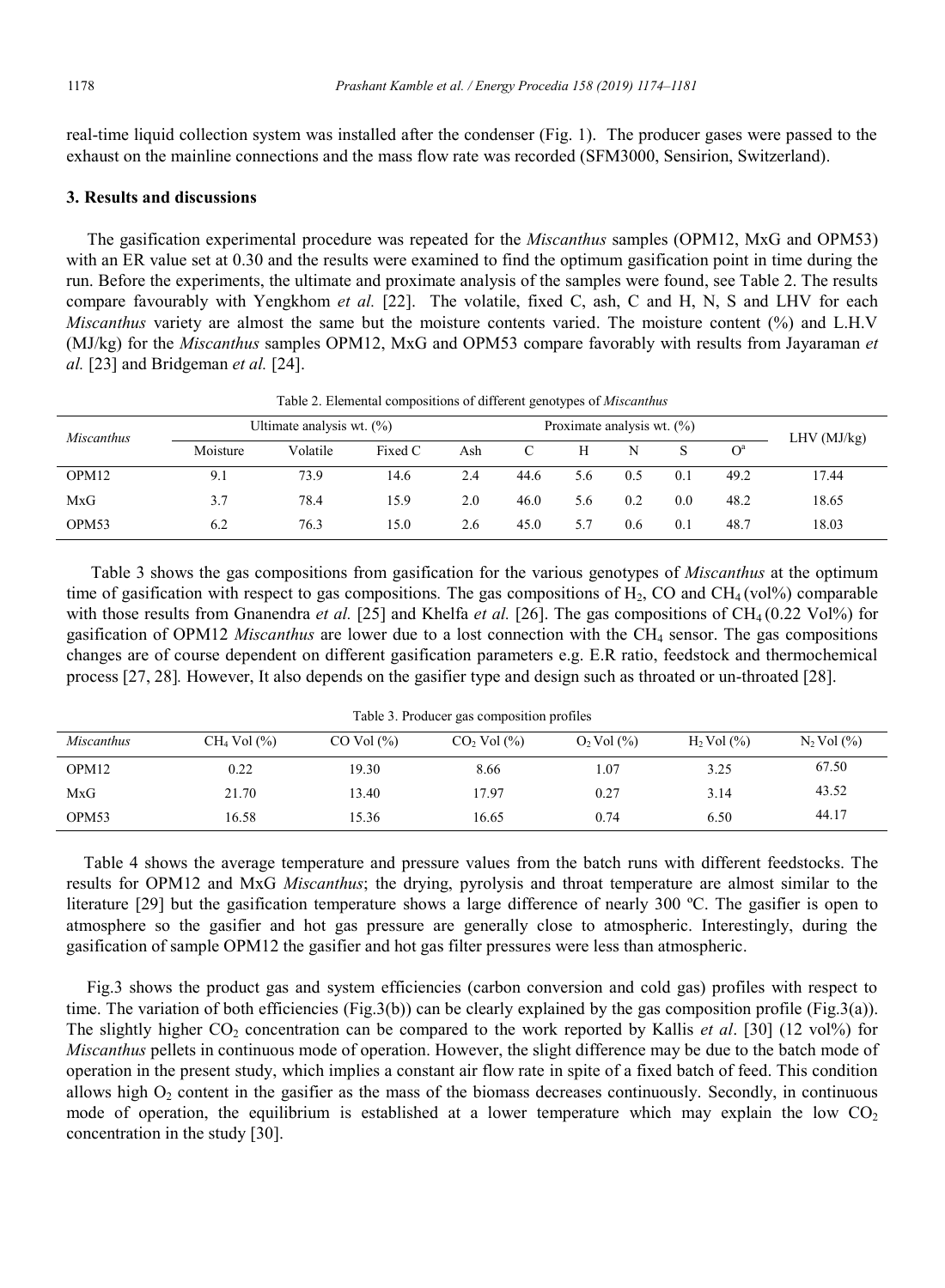| <i>Miscanthus</i> | Drying<br>$(T01)$ (°C) | Pyrolysis<br>$(T02)$ (°C) | Gasification<br>(T04) (°C) | Throat<br>$(T03)$ (°C) | Gasifier<br>pressure $(1)$<br>(bar) | Hot gas filter<br>Pressure (P02)<br>(bar) | Optimum time of<br>gasification(minutes) |
|-------------------|------------------------|---------------------------|----------------------------|------------------------|-------------------------------------|-------------------------------------------|------------------------------------------|
| OPM12             | 219                    | 380                       | 985                        | 430                    | 0.99                                | 0.97                                      | 12                                       |
| MxG               | 268                    | 427                       | 725                        | 497                    | 1.05                                | 1.08                                      | 30                                       |
| OPM53             | 16                     | 211                       | 699                        | 407                    | .07                                 | $1.10 -$                                  | 32                                       |

Table 4. Downdraft gasifier performance parameters



Fig. 3. OPM12 gasification; (a) product gas profile and (b) Carbon conversion and cold gas efficiencies profiles

Table 5 shows the experimental gasification results for gas yield  $(m^3/kg$  biomass), HHV (MJ/m<sup>3</sup>), LHV (MJ/m<sup>3</sup>), cold gas efficiency (%), Carbon conversion efficiency (%), ash residue (g), unburnt biomass (stuck in the gasifier, 22.48 g) and theoretical moisture; these results compare favourably with Zainal *et al*. [2] and Kamble *et al.* [31]. Among *Miscanthus* OPM12 has lower cold gas efficiency, LHV and HHV as compared with the results of other *Miscanthus* samples.

| Table 5. Experimental results |      |                                     |                                    |                                                                 |       |                                                     |                    |                           |            |                                |  |
|-------------------------------|------|-------------------------------------|------------------------------------|-----------------------------------------------------------------|-------|-----------------------------------------------------|--------------------|---------------------------|------------|--------------------------------|--|
| Miscanthus                    | E.R  | Gas yield<br>$(m^3/kg)$<br>biomass) | <b>HHV</b><br>(MJ/m <sup>3</sup> ) | Cold gas<br>LHV<br>efficiency<br>(MJ/m <sup>3</sup> )<br>$(\%)$ |       | Carbon<br>conversion<br>efficiency<br>$\frac{1}{2}$ | Ash<br>left<br>(g) | Unburnt<br>biomass<br>(g) | Tar<br>(g) | *Moisture (g)<br>Theoretically |  |
| OPM <sub>12</sub>             | 0.30 | 1.24                                | 2.94                               | 2.87                                                            | 21.00 | 61.36                                               | 14.81              | 0.00                      | 41.30      | 63.70                          |  |
| MxG                           | 0.30 | 1.94                                | 10.73                              | 9.80                                                            | 58.37 | 86.28                                               | 11.12              | 22.48                     | 87.10      | 25.90                          |  |
| OPM <sub>53</sub>             | 0.30 | 1.23                                | 9.38                               | 8.59                                                            | 65.00 | 99.00                                               | 15.65              | 0.00                      | 56.60      | 43.40                          |  |

After gasification, the ash residues were analyzed at the University of Leeds, and the results can be seen in Table 6; standard analytical protocols were used [8, 31].

|                   | Table 6. Ash residues analyzed results |       |      |        |       |        |      |        |        |      |      |       |     |
|-------------------|----------------------------------------|-------|------|--------|-------|--------|------|--------|--------|------|------|-------|-----|
| <i>Miscanthus</i> | $mg/kg$ ash $(ar)$                     |       |      |        |       |        |      |        |        |      |      |       |     |
|                   | Na                                     | Mε    | Al   | Si     | D     | S      | Cl   | K      | Ca     | Сr   | Mn   | Fe    | Ni  |
| OPM <sub>12</sub> | 3723                                   | 19906 | 4900 | 255456 | 16819 | 218547 | 1679 | 94361  | 130637 | 1013 | 3326 | 11662 | 471 |
| MxG               | 3387                                   | 12625 | 3983 | 222567 | 26702 | 190409 | 1189 | 90926  | 166091 | 3842 | 1968 | 17735 | 931 |
| OPM <sub>53</sub> | 2233                                   | 18170 | 2501 | 249192 | 16602 | 213188 | 6585 | 102455 | 132923 | 1099 | 2818 | 8578  | 206 |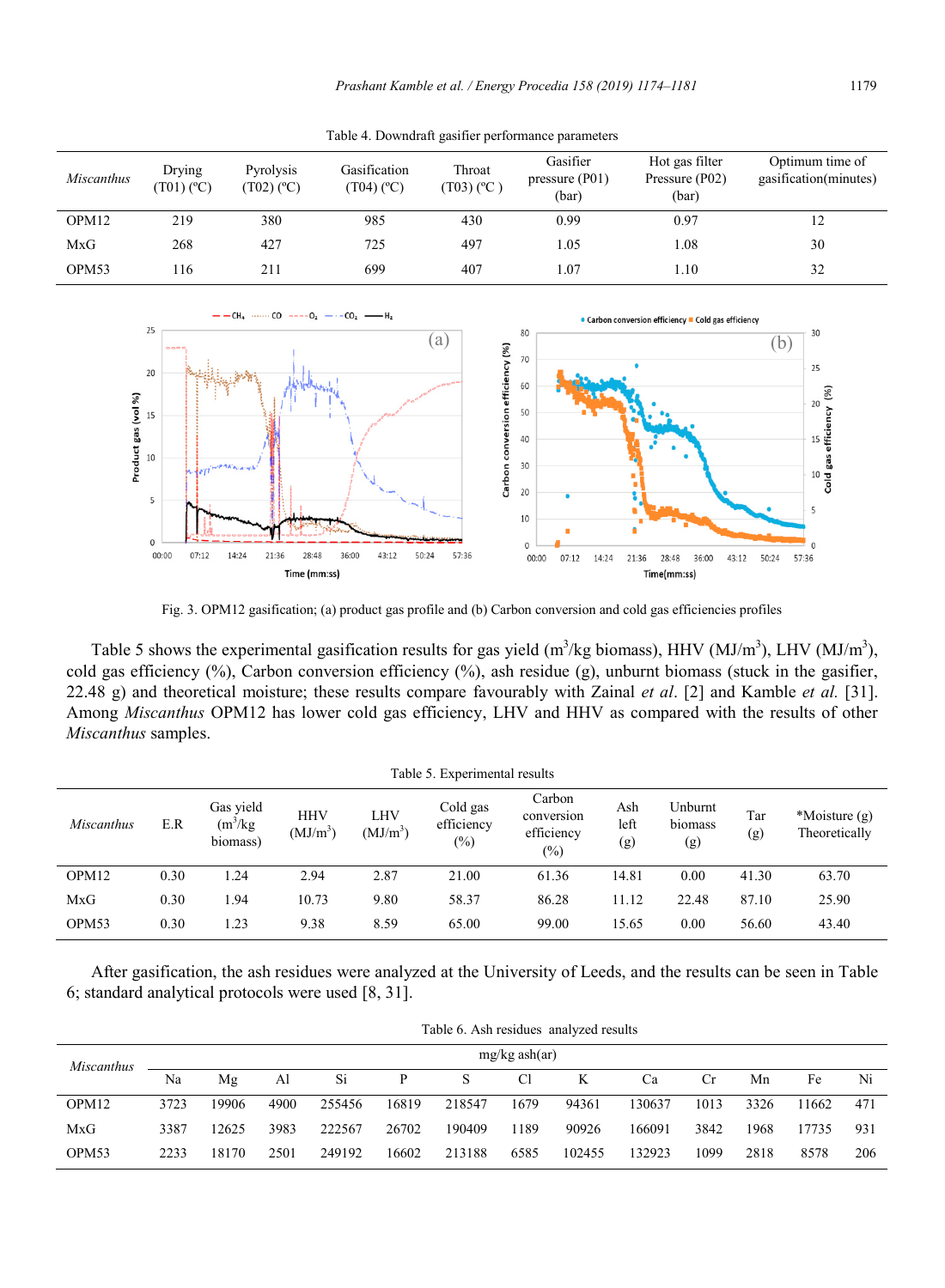As can be seen from the table, the results for the different genotypes of *Miscanthus* at ER of 0.30 were similar. Notable exceptions include Cl, which was about 5.5 times lower for MxG than OPM53; Cr which was about 3.5 times higher for MxG than the other samples and Ni which was about 4.5 times lower for OPM53 compared to MxG and 2.2 times lower than OPM12.

## **4. Conclusion**

The experimental investigation for different genotypes of *Miscanthus* with a downdraft gasifier test-bed, using the same equivalence ratio, found variation in the average gasification temperatures in the drying, throat and pyrolysis zones but the pressure differentials across the grate were similar. Clearly, the ER value needs to be optimized for each feedstock under batch conditions. The average producer gas compositions change with respect to the *Miscanthus* samples; which of course is not a steady state for batch operation. Downdraft gasifiers, operating in batch mode are a nonlinear process and current work is addressing real-time control systems to optimize the gasification process under these conditions to improve the carbon conversion efficiency and the gasifier stability. Future work is addressing the automatic feed of biomass at the optimal gasification point

## **Acknowledgements**

The authors would like to thank EPSRC (EP/M01343X/1) and SUPERGEN Bioenergy Hub (UK) for funding this research. Prashant Kamble was kindly supported by a Government of Maharashtra scholarship for his PhD studies at the University of Glasgow (DSW/EDU/F.S/15-16/D-IV/1762).

# **References**

- [1] Valderrama Rios, M.L., et al., *Reduction of tar generated during biomass gasification: A review.* Biomass and Bioenergy, 2018. **108**: p. 345-370.
- [2] Zainal, Z.A., et al., *Experimental investigation of a downdraft biomass gasifier.* Biomass and Bioenergy, 2002. **23**(4): p. 283-289.
- [3] L, K., et al., *Experimental investigation on the changes in bed properties of a downdraft biomass gasifier*. Vol. 2. 2010.
- [4] Htut, Y., M.M. Win, and M. Myat Khine, *Experimental Investigation of the Pilot Scale Downdraft Gasifier*. Vol. 2. 2015. 13-18.
- [5] Zhou, B., et al., *Tar formation and evolution during biomass gasification: An experimental and theoretical study.* Fuel, 2018. **234**: p. 944-953.
- [6] Capper, S., et al., *Progression towards Online Tar Detection Systems.* Energy Procedia, 2017. **142**: p. 892-897.
- [7] Prasertcharoensuk, P., et al., *Optimisation of a throat downdraft gasifier for hydrogen production.* Biomass and Bioenergy, 2018. **116**: p. 216-226.
- [8] Liu, L., et al., *Experimental study of biomass gasification with oxygen-enriched air in fluidized bed gasifier.* Science of The Total Environment, 2018. **626**: p. 423-433.
- [9] John, C.B., et al., *Progress in upscaling Miscanthus biomass production for the European bio‐economy with seed‐based hybrids.* GCB Bioenergy, 2017. **9**(1): p. 6-17.
- [10] Kamble, P., et al., *Improving downdraft gasifier stability by robust instrumentation and control systems.* Energy Procedia, 2017. **142**: p. 2214-2217.
- [11] Smith, A.M., S. Singh, and A.B. Ross, *Fate of inorganic material during hydrothermal carbonisation of biomass: Influence of feedstock on combustion behaviour of hydrochar.* Fuel, 2016. **169**: p. 135-145.
- [12] Industries, A. *Adafruit-MAX31855-library*. 2017; Available from: https://github.com/adafruit/Adafruit-MAX31855-library.
- [13] Red-Y. 2018; Available from: https://www.voegtlin.com/en/mass-flow-meters-and-controllers-forgases/red-y-smart-series/.
- [14] *Sensirion AG Switzerland*. 2018; Available from: https://www.sensirion.com/en/flow-sensors/mass-flow-